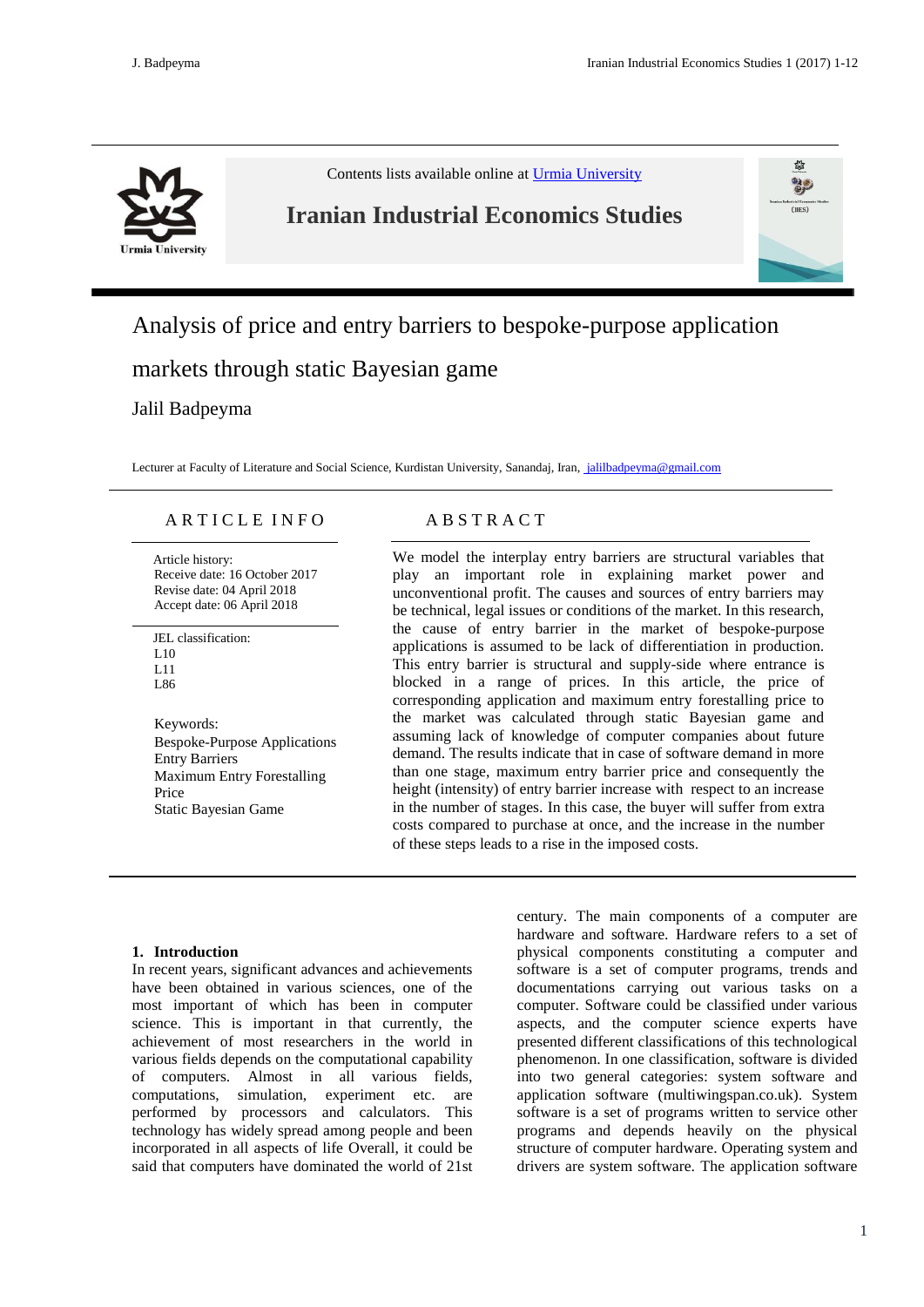is an independent program satisfying a certain trade need. The applications in this area process technical and trade data in a way to facilitate the trade operation or managerial- technical decision making (Pressman, 2010). Application software itself is classified into three categories of general-purpose application, special-purpose application and bespoke (or custom) purpose application. General-purpose applications are written and compiled for various purposes and legal and natural objectives such as word processor. Special-purpose applications are those written for a special objective such as stock control software. Bespoke (or custom)-purpose applications are those written for special costumers and users such as telecommunication financial master plan software (multiwingspan.co.uk). In this study, bespoke applications are explored.

The type of activity and administrative, producing and financial processes of any company is different from those of others. In so far as the special-purpose application software packs are designed for a special process or a special industry, they cannot cover all demands of companies. On the other hand, the business type of a company might be so complicated and special that there would be no appropriate software in the market to meet that special need or it might be the case that companies request for designing special software for themselves for more convenience or security. Thus, another kind of software is needed that is called bespoke- purpose software. These software are mostly more expensive in that despite two previously mentioned applications, the designing costs are not divided between a wide number of buyers. Generally, the advantages of bespoke-purpose software include complete match of that software with the demands and requests of the company, the capability of modifying and adding facilities, and future demands, and the main deficiencies of these software are high cost, long production duration, and impossibility of resale.

One of the unique features of this kind of software is that if a computer company compiles bespoke-purpose software for an applicant and the applicant request for more capabilities and facilities, the computer company benefits from the advantage of early entrance to the market since any other computer company is required to design the software (initial designed software with more demanded capabilities and facilities) to be able to enter the market. From software designing experts' perspective, the reason is that despite the source of software, rereading and comprehending the programming of designed software in the first stage is usually more difficult that rewriting the program.

The companies requesting bespoke- purpose software could purchase them in different ways such as tender and abandonment of formalities (without holding tender) from computer companies. In case there are various companies capable of designing software and if the requesting company does not stipulate special conditions, the assumption of holding auction seems reasonable. For different reasons such as failure in planning, misappropriate need assessment or advancement in technology, software requesting company might decide not to propose all its demands in auction phase; instead, he might be inclined to mention his demands and needs in two phases or more. In this condition, the software designing company could prevent entry of other company or companies to related software market in the first stage (holding auction) through his pricing.

1. Utilizing static Bayesian game, the present study seeks to pursue the following objectives:

2. The comparison of expenses of related software in different demand states by the requesting company (demand in one stage, in two stages and in general, in n stages).

In order to fulfill the research objectives, the following sections have been considered in this paper. The second section deals with literature review; in the third section, the research methodology (static Bayesian game) has been presented. The modeling has been done in the fourth section and finally in the fifth section, the results and recommendations have been presented.

#### **2. Review of the related literature**

In the literature of economy, it is repeatedly tried to determine the market performance through its structure. There are many available documents and studies that support and promote the opposite opinion. However, some believes that market components mutually influence each other. Different approaches have created different schools, the most important of which is "Structure- Conduct- Performance" and Chicago schools. The proponents of "Structure-Conduct- Performance" (S-C-P) school believe that market structure is the essential component in any market and the conduct and performance of enterprises and the market performance are influenced by the variables of market structure. Opposite to S-C-P is Chicago school where the authors consider the causality direction from performance to structure and believe that the government's interference to change the market performance is a useless act. There are other theories in addition to the mentioned ones that rather than being independent and different, pursue and reinforce either of the above schools. One of these theories is theory of contestability markets of Baumol. He believes that the identity of any market depends on its entry conditions.

The entry barrier is among the structural variables that theoretically, plays effective role in establishing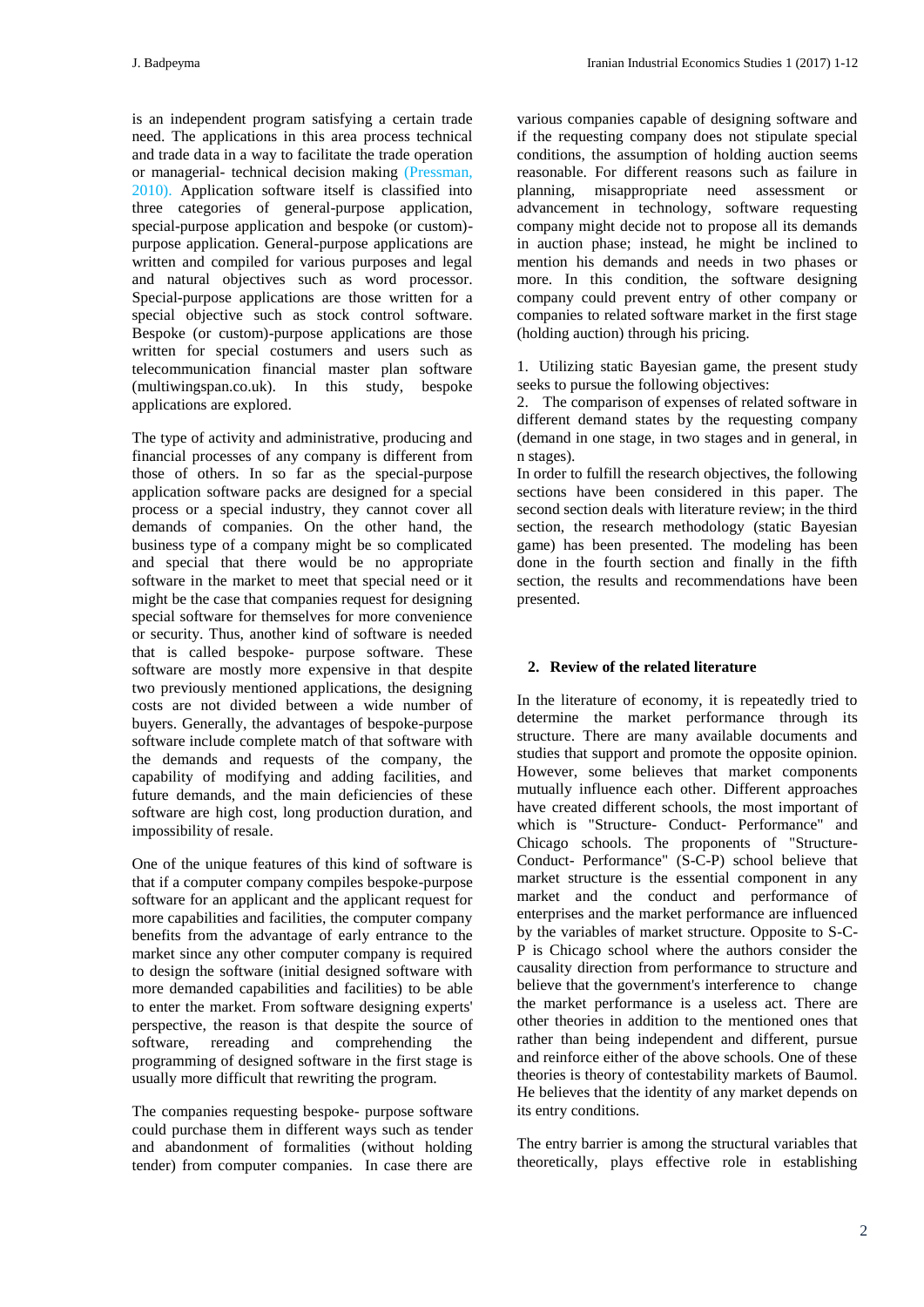market power and achieving unconventional benefit. Entry barriers in its economic meaning refer to the fact that a new enterprise is inevitable to incur some costs to enter to an industry which the old ones are exempted from. Thus, in fact the entry barriers refer to the advantages of old enterprises over the new coming enterprises (Khodadad Kashi, 2012). It is expected that reduction of entry barriers to market has significant role in making competitive environment in the market since the entry barriers are considered as the most important resource of creating exclusive power for the present enterprises in industry. Thus, the enterprises try to increase these barriers with the aim of expanding their market power (Sadraei Javaheri, 2011).

Overall, the economists do not agree on the concept of entry barriers and its causes; thus, the existence of various definitions for entry barriers is due to disagreement of scientists on the causes and origin of the barriers (Khodadad Kashi, 2012). The causes and origin of entry barriers might be technical such as economies of scale or sunk costs; or legal such as being under the protection of patent or monopoly rights given by other enterprises or regulatory authorities; or they might result from market organization conditions such as distribution channels, marketing networks, good will and loyalty of consumers (Shy, 1995).

## **Table1**

A brief review of main sub-criteria on creation of entry barriers in industry

| <b>Entry barrier</b>                           | <b>Explanation</b>                                                                                                                                                                                                                                                                                                                                           | <b>Source</b>                                                         |
|------------------------------------------------|--------------------------------------------------------------------------------------------------------------------------------------------------------------------------------------------------------------------------------------------------------------------------------------------------------------------------------------------------------------|-----------------------------------------------------------------------|
| Price                                          | In those industries were the enterprises intend to use the whole capacity<br>of factor by reducing the cost, price war could be an important entry<br>barrier                                                                                                                                                                                                | Needham $(1976)$ and Smiley &<br>Ravid(1983)                          |
| Sunk costs                                     | Sunk costs are those costs that the enterprise could not cover them after<br>entry to industry in case of leaving the industry and are sunk in short-<br>term and mid-term even with stop of production. For example, sunk<br>costs could be advertisement cost, permit cost or research and<br>development cost; thus, it could be considered entry barrier | Baumol & Willig(1981)                                                 |
| Advertisement                                  | Heavy advertisement by the enterprises in the market increases the entry<br>costs for new enterprises                                                                                                                                                                                                                                                        | Brozen(1971), Comanor &<br>Wilson(1967) and Demsetz,<br>H(1982)       |
| Absolute cost<br>advantages                    | This advantage means lower mean production cost of enterprises in the<br>industry compared to candidate enterprises for entry. Based on this, the<br>absolute mean cost of enterprises in the industry is one of the entry<br>barriers that is concluded from economics of scale and learning curve.                                                         | Bain, J. S(1956), Harrigan(1981),<br>Porter(1980) and Henderson(1984) |
| <b>Customer Switching</b><br>Cost <sup>1</sup> | The customer switching costs is the switching of customer costs for<br>purchase from new producer or supplier. The high level of these costs<br>could be considered as entry barrier for potential enterprises.                                                                                                                                              | Porter(1980)                                                          |
| Accessibility to<br>distribution channels      | First the enterprises that are candidate for entrance use the distribution<br>strategies for limiting the accessibility of new enterprises to the<br>distributers. Thus, this factor can be considered as the entry barrier.                                                                                                                                 | Porter(1980)                                                          |
| Government's policies                          | The government confines the number of existing enterprises in a market<br>with general policy makings, requiring permits and etc.                                                                                                                                                                                                                            | Beatty, Reim, & Schap(1985) and<br>Porter(1980)                       |
| Monopoly of product<br>or production method    | Monopoly of product or production method is an endogenous entry<br>barrier.                                                                                                                                                                                                                                                                                  | Harrigan(1981) and<br>Shepherd(1997)                                  |
| Research and<br>development                    | This barrier has a short life and the enterprises could prevent the<br>entrance of new enterprises with potential investment in R&D.                                                                                                                                                                                                                         | Harrigan(1981) and<br>Schmalensee(1982)                               |
| Extra capacity                                 | The extra capacity is the difference between real production of<br>enterprise and maximum surplus capacity that could be used as the entry<br>barrier at the entrance of new enterprises                                                                                                                                                                     | Bain, J. S(1956), Harrigan(1981)<br>and Kyle & Dixit(1985)            |
| Technologic<br>variations                      | Usually the production in industries of high technology is one of the<br>main resources of cost advantages and could be considered as entry<br>barrier                                                                                                                                                                                                       | Arrow(1962) and Porter(1980)                                          |
| Market concentration                           | Market concentration is one of the main entry barriers. In an industry<br>with high concentration, the enterprises could influence the entry<br>conditions by cooperation in price and value.                                                                                                                                                                | King, Arthur, & Thompson(1982)                                        |
| Trade mark                                     | Trade mark includes information about products since a trade market<br>could reduce unreliability, a more valid and known trade market could<br>be considered as entry barrier for potential enterprises                                                                                                                                                     | <b>Krouse</b> (1984)                                                  |
|                                                |                                                                                                                                                                                                                                                                                                                                                              |                                                                       |

1 .In terms of entry barrier, customer switching cost refers to the fact that the switching of supplier would be costly for customer, or, in other words, finding new supplier or seller would be costly for customer. Thus, the entry of new enterprise (or in fact new supplier) and selection of this new enterprise to be a new supplier would be costly for customer.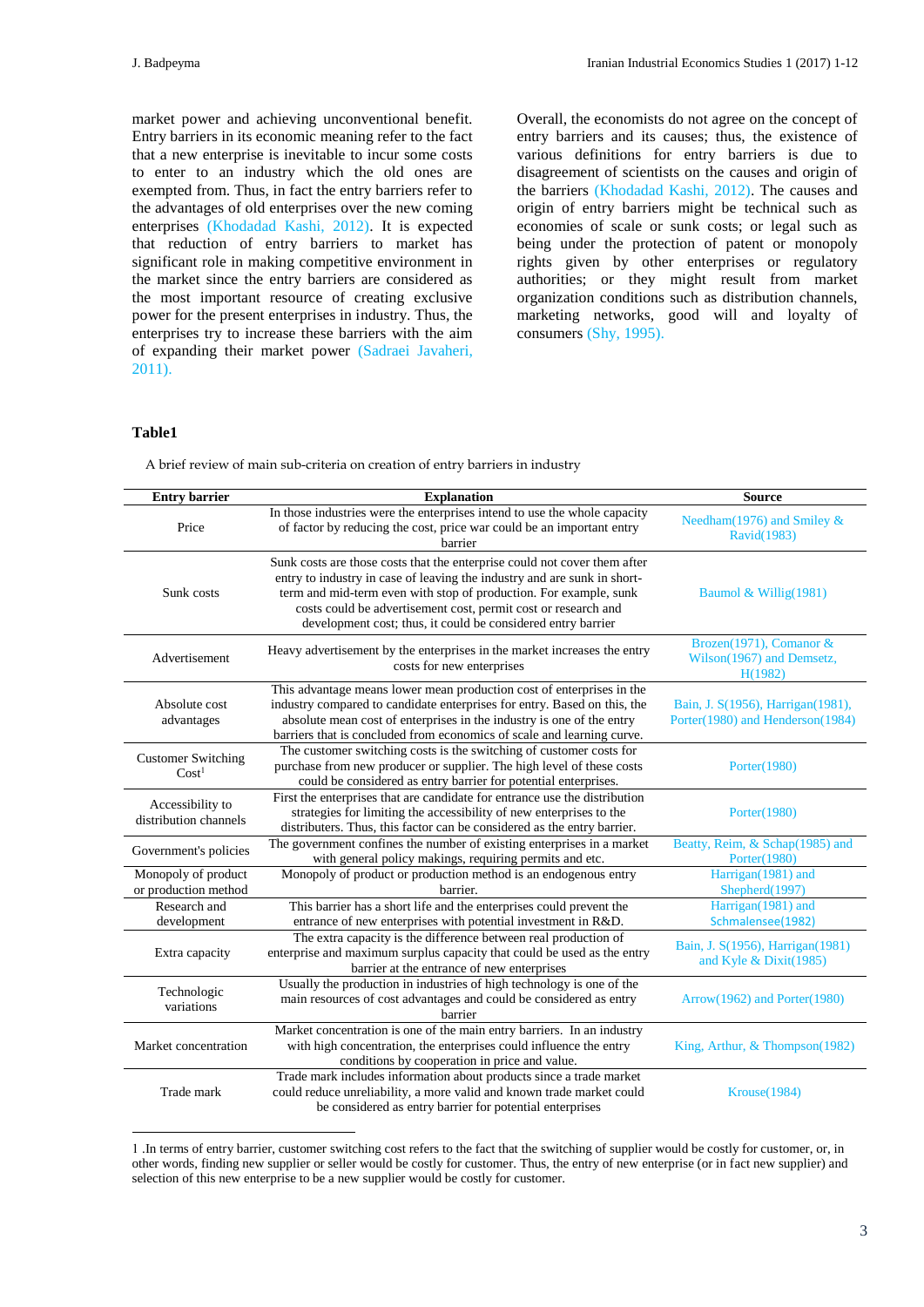| Capital needs                           | Demand for financial resources and high investment for entrance to<br>industry is considered as entry barrier where in industries with high<br>capital and asset, it is high.                                                                                                                                                                                                                                                                    | Bain, J. S(1956), Eaton &<br>Lipsey $(1980)$ and Porter $(1980)$                                                         |
|-----------------------------------------|--------------------------------------------------------------------------------------------------------------------------------------------------------------------------------------------------------------------------------------------------------------------------------------------------------------------------------------------------------------------------------------------------------------------------------------------------|--------------------------------------------------------------------------------------------------------------------------|
| Product difference                      | In markets where the products are not homogenous, the old enterprises<br>benefits since they have previously attracted customers. If the customers<br>remain faithful to the trade mark and products produced by old<br>enterprises, product difference is considered entry barrier.                                                                                                                                                             | Bain, J. S(1956), Hofer &<br>Schendel(1978), Bass, Cattin, &<br>Wittink(1978) and Lipczynski,<br>Wilson, & Goddard(2005) |
| Cost disadvantage<br>ratio              | This index that is defined as the ratio of per capital added value of<br>worker in small enterprises who have created 50% of added value of<br>industry to the per capita added value of worker in big enterprises who<br>created 50% of added value of industry. This index evaluates the<br>disadvantage of some enterprises to some other enterprises. The smaller<br>is this ratio; it means that production in small scale is not economic. | Bain, J. S(1956), Harrigan(1981)<br>and Kyle $&$ Dixit(1985)                                                             |
| Investment risk                         | The need to investment of abundant financial resources and its<br>associated risk could be considered as entry barrier.                                                                                                                                                                                                                                                                                                                          | Bain, J. S(1956), Harrigan(1981),<br>Demsetz(1982) and Shaanan(1988)                                                     |
| The dominance of<br>strategic resources | The exclusive access to strategic resource could create a cost advantage<br>for enterprises and considered as entry barrier for potential enterprises.                                                                                                                                                                                                                                                                                           | Scherer(1970)                                                                                                            |

From Table 1, it could be seen that various factors lead to entry barrier. The cause of entry barrier in bespoke-purpose application software could be "Series Dependency of Production"<sup>2</sup>, since the special and inherent difficulty in rereading and comprehending the programming of a designed software compared to its redesigning makes any software company think of full designing rather than completing the remaining part of software, part of which has been designed by another design company. This is called the feature of series dependency in production considered by the researchers of this paper.

It is possible to explain the factors causing entry barrier within different classifications. One of these classifications classifies the entry barriers into two categories of structural and strategic entry barriers. The structural entry barriers are related to main conditions of the industry including costs and production technology. In fact, these barriers do not result from the measures and actions of existing enterprises in industry; however, they are the inherent feature of industry. The strategic entry barriers are those created as a result of conscious measures of existing enterprises in the market in making the volunteer enterprises give up the entrance to market. In fact, the origin of strategic entry barriers is the measures and actions of existing enterprises on making market entry difficult. Based on this, the entry barrier in bespoke-purpose software is structural since the special feature of difficulty in rereading the designed software than its redesigning is the inherent feature of industry.

The other classification separates the entry barriers from supply side and those of demand side (Sadraei Javaheri, 2011). From this aspect, the entry barrier to bespoke-purpose applications is from supply side since the mentioned feature is associated with production.

The other classification of entry barriers could be blockaded entry, deterred entry, and accommodated

1

entry. In blockaded entry, the entrance of new enterprise does not threat the active enterprise in the market; in fact, no enterprise recognizes the entrance to market as profiting even if the active enterprise produces the exclusive product. Deterred entry is taken to mean the strategic actions of active enterprises in industry at the time of confrontation with practical threat of entrance of enterprise or enterprises to their industries. The strategic actions mean those actions that the active enterprise sees as non-profiting to take in industry at the time of lack of any threat of entrance of other enterprises. In accommodated entry, the new enterprise enters the market based on which the active enterprise changes its conduct (Shy, 1995). Based on this, the entrance to bespoke-purpose application market is blocked in a range of prices<sup>3</sup>.

As one of the leaders of industrial economy and the issue of entry barriers, Joe Bain (1956) explains that the terms and conditions of entrance to a market are determined in terms of the gap between price and minimum average costs in long-term. The bigger is this gap, the more entry barriers will exist and the slower and more difficult will be the free flow of resources' transfer between markets and various sections of economy and finally, the resource allocation will be inefficient. According to him, there is a price such as  $P<sub>b</sub>$  below which the potential enterprises are not ready to enter to industry and in case of entrance, they will surely incur losses while the old enterprises profit. The reason for the loss of potential enterprises is the advantage of old enterprises over them. Thus,  $P<sub>b</sub>$  is "maximum price" of entry barrier" that the old enterprises could establish based on which the new enterprises will not be ready to enter to the market. The cost advantage of old enterprises could be described based on cost structure and especially average cost. Based on this, it is possible to define the height of entry barrier (entry conditions) in terms of the difference between  $P_h$  and  $MinLAC$  as:

1

<sup>2</sup> . This term is proposed by the authors of this study.

<sup>3.</sup> In modeling section, more explanation will be provided.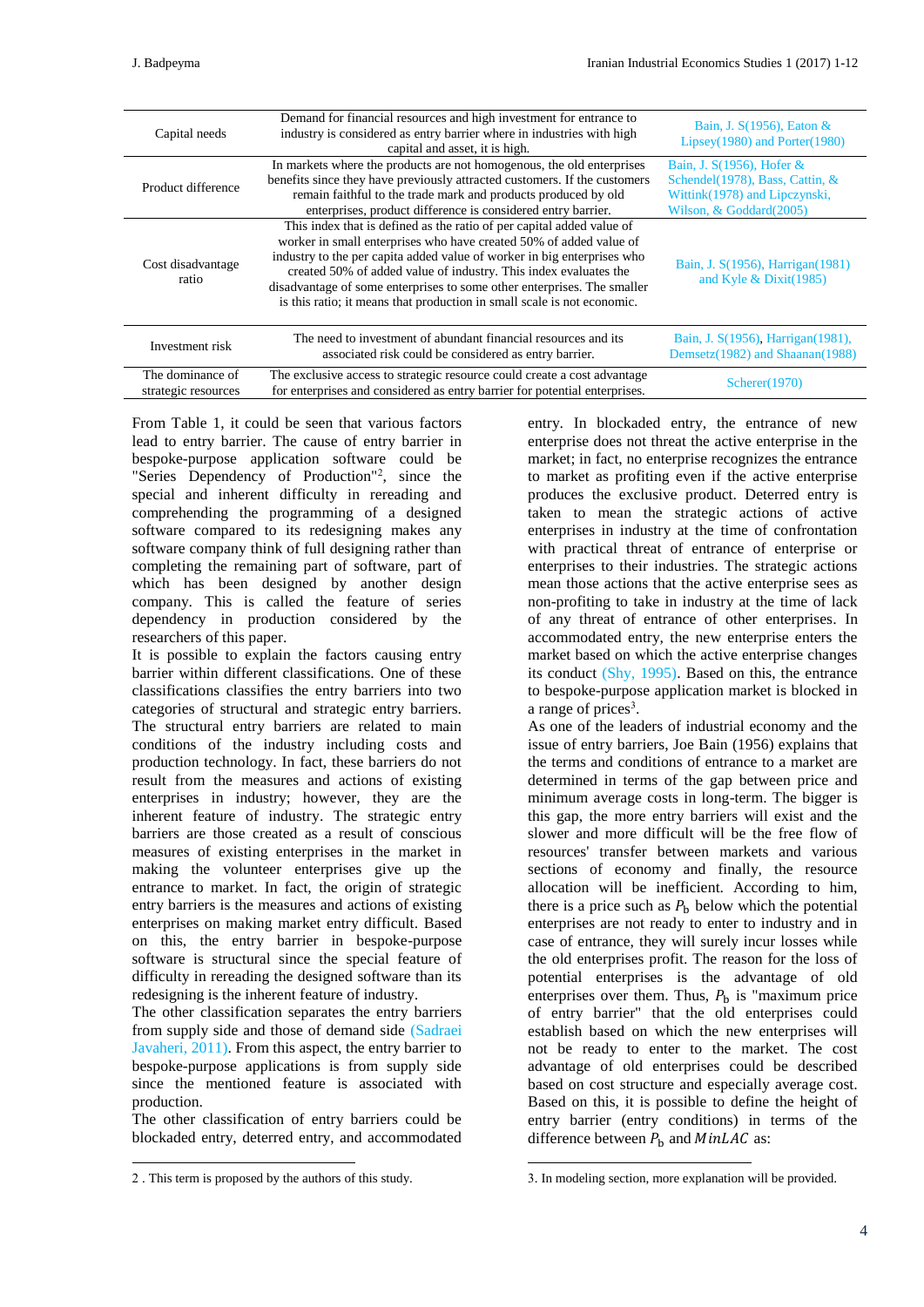$HB = \frac{P_b - MinLAC}{M \cdot M \cdot LAC}$ MinLAC

Where *HB* indicates the height of market entry barriers and terms, MinLAC is mean cost of old enterprises and  $P<sub>b</sub>$  is maximum entry forestalling price. However,  $P<sub>b</sub>$  could be considered as minimum costs that make the potential enterprises ready to enter to the market (Khodadad Kashi, 2012)

#### **Research methodology (Static Bayesian game)**

Games are classified from various aspects including the number of players, the number of strategies, agreement or disagreement, complete and incomplete information etc. (Souri, 2012). One of these classifications is based on market being statistic or dynamic. Static game is the one where the actions of players are simultaneous. In dynamic game, the players' actions are consecutive, i.e. one player acts upon observation of the first player's action. The other classification of games is based on the players' information regarding the game conditions and status. If any player knows the number of players, their strategies and the rate of win or loss at the end of the game, it is called "complete information" game. However, in a game, it might happen that the players do not have complete knowledge of win and loss which is called, "incomplete information" game (Khodadad Kashi, 2012).

Based on this, static game could be classified into two categories: 1. Static game with complete information.

2. Static game with incomplete information (or static Bayesian games).

Thus, in static game with complete information, the players simultaneously select their action (strategy) and any player fully knows the players' gain in the game. In static game with incomplete information, the players simultaneously select their strategy and some of them do not know the gain of competitor/s for some or all combinations of strategies. In other words, some players have no information on the gains of their opponents. Even, it might happen that some players have private (personal) information in the game of which others are not aware. In such conditions, the players with lower information are obliged to consider the private information of competitors to form their expectations and select their own strategy. In so far as the selection of strategy is simultaneous for players, it is not possible to exchange data; thus, consideration of personal information of others will be based on speculation. The main assumption in these games is that while knowing the strategy suite of each other, players simultaneously select their own actions or strategies without knowing the competitor's selection. The other assumption is incomplete information, i.e. the gain of competitor from part or whole of his selectable strategies is not known for the intended

player. Sometimes, this type is called asymmetric game or information (Abduli, 2012). In this study, static Bayesian games are used.

## **4. Game modeling**

In order to develop the model, first the following definitions will be explained:

a. Tender: a competitive process to supply the intended quality (according to the bidding documents) where the commitments of the subject of transaction are transferred to the bidder proposing the lowest price.

b. Bid manager: the organization or entity holding the tender.

c. Bidder: the legal or natural person receiving the bid documents and participating in the bid (Zahedi, 2014).

Now, consider X company requiring bespokepurpose software to perform its assignment and affairs. In order to supply the required items, X Company holds bid so that with the lowest possible price, it would be able to satisfy its needs. A and B computer companies have the required conditions to participate in this bid. They should send their sealed proposed price to the bid manager who declares the lower price as the winner of bid. The companies do not know the proposed price of each other but they know that the higher price will increase their profit while decreases their chance of winning since the competitor might propose lower price. In proposing the price, any company considers the probable behavior of his rival, i.e. his proposed price to increase his chance of winning with higher profit.

## **The assumptions of the model:**

Some assumptions are to be considered to simplify modeling which are as follows:

 $\checkmark$  The entire demand of intended software is normalized to value 1; in other words, total demand is considered as equal to 1.

 $\checkmark$  The bid manager might bid for entire software or bid for part of it in the first stage and then request for the other parts in the next stages.

 $\checkmark$  Production cost for both bidders is the same and equals to C for complete designing of the mentioned software; thus, in case of designing part of software, its costs would be  $\frac{c}{2}$  and in case of designing  $\frac{1}{N}$  of it, the cost would be  $\frac{C}{N}$ . Moreover, the average and final costs will be equal.

 $\checkmark$  In case of multi-stage tender, the bidders are not aware of future demand.

 $\checkmark$  In case of multi-stage tender, the bidder who has not wined the bid will enter the market from second stage onward with higher prices than "entry barrier maximum price"<sup>4</sup> .

1

<sup>4</sup> . Due to software switching costs as well as training the new software to employers, it seems reasonable that the bid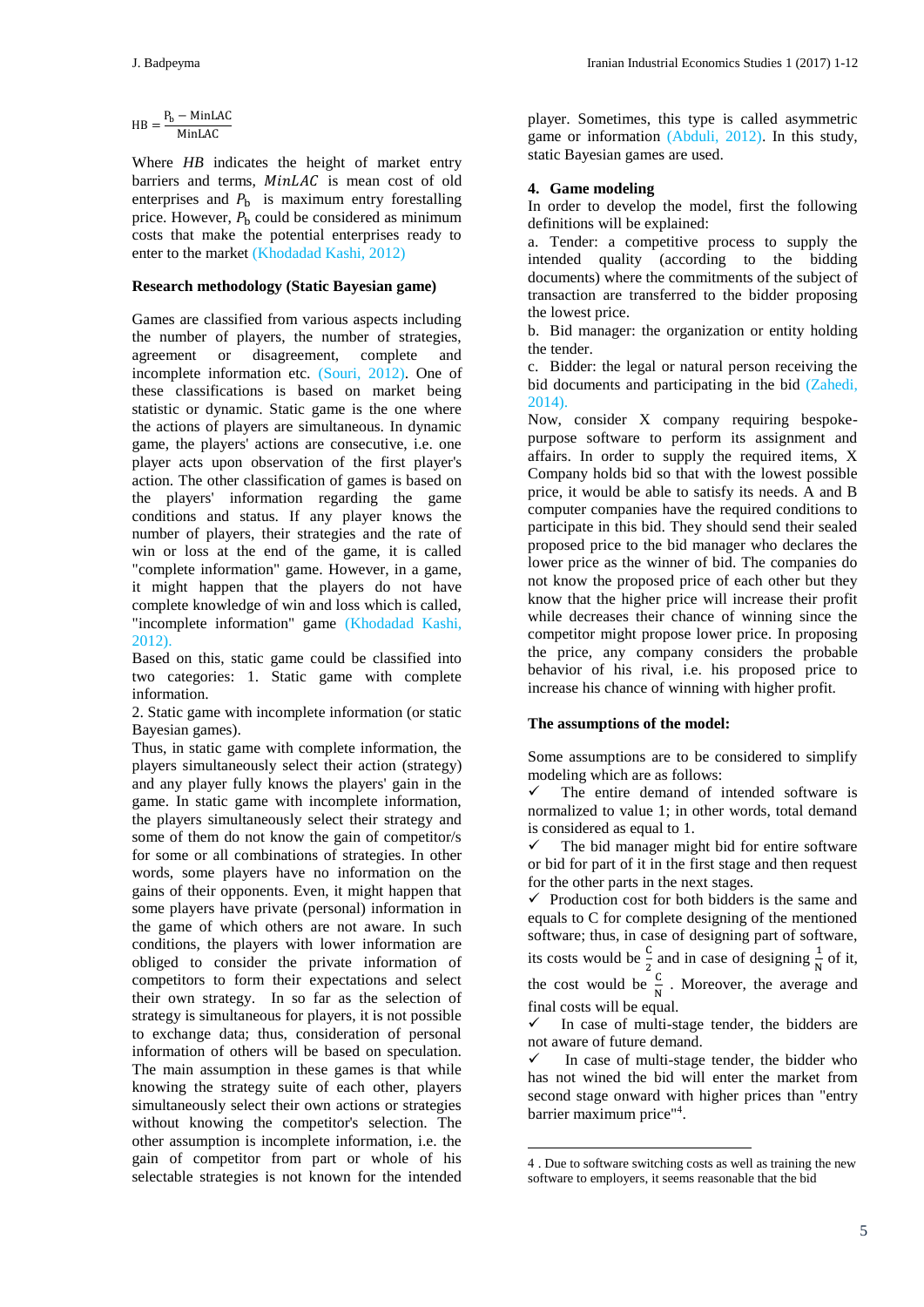The bidders seek to maximize their reserve expected profit.

#### **Introducing variables of the model**

In this section, in order to facilitate perception of the model, the variables used in the model are introduced.

C: Total production cost

 $\overline{r}$ , r: Respectively indicating minimum real output rate<sup>5</sup> and maximum real output rate of bespokepurpose software industry in the range of [0, 1].

r e : Expected output rate of bespoke-purpose application industry for bidders, shown as  $r_A^e$  and  $r_B^e$ for A and B bidders and in the range of [0, 1].

bi : Proposed price of bidder *i* in single-stage game.

 $b_{iq}, b_{i2}, b_{i3}, \dots, b_{in}$ : Respectively indicate the proposed price of bidder *i* in stage 1, 2, 3…, n of a game of *N* stages.

For extraction of the model, three different states are considered. In the first state, the bid manager puts his total demand for bid in one stage. The second state is when the bid manager put part of his demand for bid in the first stage and the other part in another stage. However, for simplicity of extraction of the model, that state is considered where the bid manager put half of his request for bid in the first stage and the other half in the next stage. The third state is the extension of second state to *n* stages; i.e. the bid manager puts  $\frac{1}{n}$  of his demand and in each

 $n-1$  next stages,  $\frac{1}{n}$  $\frac{1}{n}$  of this demand.

#### **4.1.Modeling of single-stage game**

In this state, the bid manager puts his whole demand to bid in a single stage. Any bidder knows *i (i=A, B)*  of expected output of his investment of software design, i.e.  $r_i^eC$ ; however, he does not know the expected output of the competitor due to lack of information; thus, he obtains some estimations of the expected output of software designing with the probability of accuracy of each estimation. This probability shows his beliefs. In other words, according to the bidder, the expected output of the competitor of designing software is a random variable with continuous probability distribution that is the probability of his opinion and belief. Based on this, the bidder's probable estimations of the expected value of the competitor for designing software is in  $[(1+r)C, (1+\bar{r})C]$  range and its probability distribution is  $f(r_i^e)$ .

In this bid, two bidders simultaneously send their proposed prices  $(b_i)$  to the bid manager. The reserve

**.** 

5 . Minimum output of bespoke-purpose software could be considered as equal to zero or equal to output rate without risk profit of A and B bidders after the closure of bid will be as follows:

$$
\pi_A(b_A, b_B) = \begin{cases} b_A - (1 + r_A^e)C & \text{if} \quad b_A < b_B \\ \frac{1}{2}(b_A - (1 + r_A^e)C) & \text{if} \quad b_A = b_B \\ 0 & \text{if} \quad b_A > b_B \end{cases}
$$

$$
\pi_B(b_B, b_A) = \begin{cases} b_B - (1 + r_B^e)C & \text{if} \quad b_B < b_A \\ \frac{1}{2}(b_B - (1 + r_B^e)C) & \text{if} \quad b_B = b_A \\ 0 & \text{if} \quad b_B > b_A \end{cases}
$$

This is a static Bayesian game with its strategic form as follows:

Players' set:  $N = \{A, B\}$ 

Players' action set:  $E_i = [0, +\infty)$  b<sub>i</sub>  $\in E_i$ i ∈ N

 $T_A$  is the set of bidder A states from bidder B point of view and  $T_B$  is the set of bidder B states from bidder A point of view:

$$
T_A = \left[ (1 + \underline{r})C, (1 + \overline{r})C \right], T_B = \left[ (1 + \underline{r})C, (1 + \overline{r})C \right]
$$

 $f(r_A^e)$  is bidder B's belief in the expected bidder A's value and  $f(r_B^e)$  is bidder A's belief in the expected bidder B's value in software design that is continuous probability distribution of probability density function:

$$
f_A = f(r_A^e) , \quad f_B = f(r_B^e)
$$

In Bayesian Nash equilibrium, considering the proposed price of competitor, any bidder proposes a price that maximizes his expected outcome. The expected outcome or the outcome that the bidder expects to gain by proposing price  $b_i$ , equals to:

$$
\begin{cases}\pi_A(b_A,b_B|r_A^e)=(b_A-(1+r_A^e)C)P(b_Ab_B(r_B^e)\big)\\&\pi_B(b_B,b_A|r_B^e)=(b_B-(1+r_A^e)C)P\big(b_Bb_A(r_A^e)\big)\end{cases}
$$

Where,  $P(b_i < b_j(r_j^e))$  is the probability that bidder *i* wins.

Any bidder should propose a price that maximizes his expected outcome, i.e. Bayesian Nash equilibrium of the game is obtained from:

 $\max_{b_A \in E_A} \pi_A(b_A, b_B^*(r_B^e) | r_A^e)$ ), max π<sub>B</sub>(b<sup>\*</sup><sub>A</sub>(r<sup>e</sup><sub>A</sub>), b<sub>B</sub>|r<sup>e</sup><sub>B</sub>)

Shown as  $(b_A^*(r_A^e), b_B^*(r_B^e))$ .

Suppose the players' strategy is as follow:

$$
\begin{cases} b_A(r_A^e) = a + k(1 + r_A^e)C \\ b_B(r_B^e) = a + k(1 + r_B^e)C \end{cases}
$$
 (1)

manager use the existing software in equal prices. It worth noting that in literature review, these costs were proposed as customer switching costs and as an entry barrier.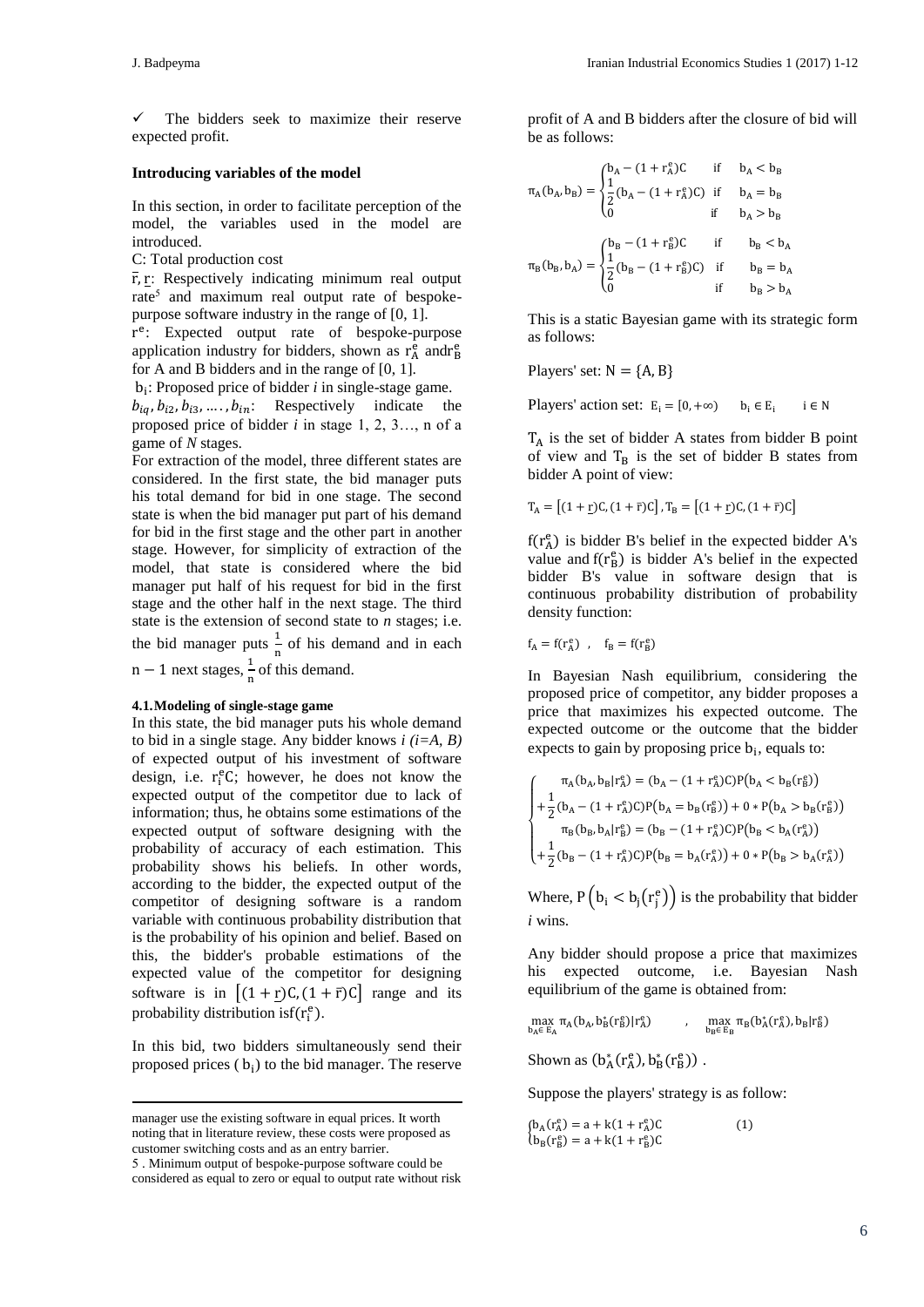In this state, the strategy of bidders will be subjunctive and the obtained uniform and symmetric parameters and equilibrium will be symmetric, too.

The probability distribution r<sup>e</sup> is considered uniform. In this case, the probability distribution  $r<sup>e</sup>$ will be as follows:

$$
f_i(r_i^e) = \begin{cases} 0 & \text{if} & r_i^e \leq \underline{r} \\ \displaystyle \frac{1}{\left(\overline{r} - \underline{r}\right)} & \text{if} & \underline{r} < r_i^e < \overline{r} \\ 0 & \text{if} & r_i^e \geq \overline{r} \end{cases}
$$

and its distribution function will be as follows:

$$
P_i\big(r_j^e \leq r^e\big) = \int_{\underline{r}}^{r^e} f_i(t) \, dt = \begin{cases} 0 & \text{if} \quad r_i^e < \underline{r} \\ \displaystyle \frac{(r_i^e - \underline{r})}{(\overline{r} - \underline{r})} & \text{if} \quad \underline{r} \leq r_i^e \leq \overline{r} \\ 1 & \text{if} \quad r_i^e > \overline{r} \end{cases}
$$

 $r_A^e$  And  $r_B^e$  have uniform distribution; thus,  $b_A$  and  $b_B$  that are respectively linear function of  $r_A^e$  and  $r_B^e$ will have uniform distribution. Thus, the lower limit  $b_i$  equals to  $b_i(\underline{r}) = a + k(1 + \underline{r})C$  and upper limit  $b_i$ equals  $\text{to}_{i}(\vec{r}) = a + k(1 + \vec{r})C$ . Thus,  $b_i(r_i^e)$  will have uniform distribution in  $b_i(r_i^e) \in [a + k(1 + r)C, a + k(1 + r)]$  $\overline{r}$ C].

Due to the symmetry of the game, the calculations will be performed for bidder A and then extended to bidder B. If bidder A proposes higher price than a + k(1r)C, he will not win and if proposes less price than  $a + k(1 + r)C$  he will surely win since the competitor proposes in  $[a + k(1 + r)C, a + k(1 + r)C]$ interval. If bidder A proposes in mentioned interval, his probability of wining will be as follows (the proof of the following equation is presented in appendix):

$$
P_{A}(b_{A} \le b_{B}(r^{e})) = P_{A}(b_{A} \le a + k(1 + r_{B}^{e})C) = P_{A}(r_{B}^{e})
$$
  
\n
$$
\ge \frac{b_{A} - a}{kC} - 1)
$$
  
\n
$$
= \begin{cases} 0 & \text{if } b_{A} > a + k(1 + \bar{r})C \\ \frac{k\bar{r}C - b_{A} + a + kC}{k(\bar{r} - \underline{r})C} & \text{if } a + k(1 + \underline{r})C \le b_{A} \le a + k(1 + \bar{r})C \\ 1 & \text{if } b_{A} < a + k(1 + \underline{r})C \end{cases}
$$

In continuous distributions, the probability of  $b_A$ being equal to certain value is zero, thus:

$$
P_A(b_A = b_B(r^e)) = P_A(b_A = a + k(1 + r_B^e)C)
$$
  
=  $P_A(r_B^e = \frac{b_A - a}{kC} - 1) = 0$ 

By replacing the answer of calculated probabilities in outcome function of bidder A, the following equation will be obtained:

$$
\pi_{A}(b_{A}, b_{B}|r_{A}^{e}) = (b_{A} - (1 + r_{A}^{e})C)P(b_{A} < b_{B}(r_{B}^{e}))
$$
\n
$$
= \begin{cases}\n0 & \text{if } \text{if } \\ \frac{k\overline{r}C - b_{A} + a + kC}{k(\overline{r} - \underline{r})C}(b_{A} - (1 + r_{A}^{e})C) \\
\vdots & \text{if } \\ \frac{k(\overline{r} - \underline{r})C}{k(\overline{r} - \underline{r})C} \leq b_{A} \leq a + k(1 + \overline{r})C \\
\vdots & \text{if } \\ (b_{A} - C) & \text{if } \\ b_{A} < a + k(1 + \underline{r})C\n\end{cases}
$$

To get the optimum proposed price, the above equation will be differentiated in terms of  $b_A$ and put equal to zero; in this way,  $b_A$  will be obtained:

$$
\frac{d\pi_A(b_A, b_B|r_A^o)}{db_A} = 0 \Rightarrow -\frac{(b_A - (1 + r_A^o)C)}{k(\bar{r} - \underline{r})C} \n+ \left(\frac{k\bar{r}C - b_A + a + kC}{k(\bar{r} - \underline{r})C}\right) \n= \frac{-b_A + C + r_A^oC + k\bar{r}C - b_A + a + kC}{k(\bar{r} - \underline{r})C} \n= \frac{-2b_A + a + r_A^oC + k\bar{r}C + (1 + k)C}{k(\bar{r} - \underline{r})C} = 0 \n\Rightarrow 2b_A = a + r_A^oC + k\bar{r}C + (1 + k)C \Rightarrow b_A \n= \frac{1}{2}a + \frac{1}{2}r_A^oC + \frac{1}{2}k\bar{r}C \n+ \frac{1}{2}(1 + k)C \qquad (2)
$$

By comparison of obtained equation (1) and (2) it can be concluded that if  $k = \frac{1}{2}$  $\frac{1}{2}$  and  $a = \frac{1}{2}$  $rac{1}{2}$  $\overline{r}C+\frac{1}{2}$  $\frac{1}{2}C$ , then,  $b_i^*(r_i^e) = \frac{1}{2}$  $\frac{1}{2}$   $\overline{r}C + C + \frac{1}{2}$  $\frac{1}{2}r_i^eC$  could be equilibrium. Concerning the symmetry, the above conclusion could be extended for the other bidder; this Bayesian Nash equilibrium will be:

$$
\begin{cases} b_A^*(r_A^e)=\frac{1}{2}\overline{r}C+C+\frac{1}{2}r_A^eC\\ b_B^*(r_A^e)=\frac{1}{2}\overline{r}C+C+\frac{1}{2}r_B^eC \end{cases}
$$

Thus, the proposed price of *i* bidder for complete designing of software will be equal to  $b_i^*(r_i^e)$  = 1  $\frac{1}{2}$   $\overline{r}C + C + \frac{1}{2}$  $\frac{1}{2}r_i^eC$ .

#### **4.2. Two-stage game modeling**

In this state the bid manager puts part of his demand in the first stage of tendering, and the second part in another stage. However, as previously mentioned, for simplicity of model extraction, it is assumed that the bid manager requests for half of his demand of software in the first stage and the other half in the second stage. Based on this, the same as single-stage game, the bidder's possible estimations of the competitor's expected value for designing software will be in interval  $\left[ (1 + r) \frac{c}{a} \right]$  $\frac{c}{2}$ ,  $(1 + \bar{r})\frac{c}{2}$  $\frac{c}{2}$  and its probability distribution is  $f_i(r_i^e)$ .

If in the first stage (call for biding) a bidder wins, he could demand for maximum entry forestalling price of lost bidder for designing the rest of intended software. For explained two-stage game, this price equals to software designing cost in the first and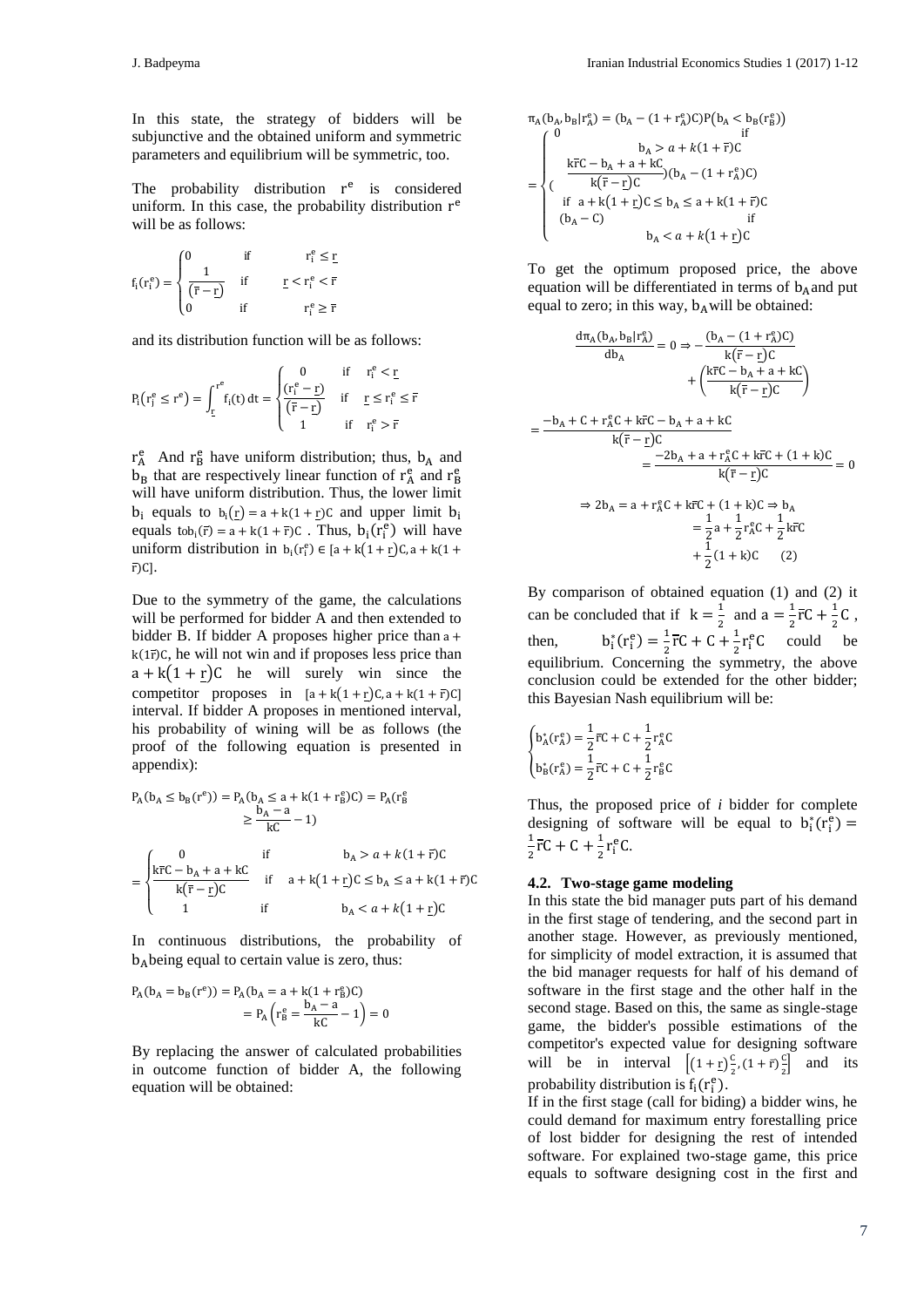second stages plus the surplus of expected output of lost bidder which equals to:

$$
b_{A2} = (1 + r_B^e) \frac{C}{2} + (1 + r_B^e) \frac{C}{2} = 2(1 + r_B^e) \frac{C}{2} = (1 + r_B^e)C
$$
  
Since the proposed price for software design by the

winner in the first stage is similar to single-stage game and thus half of it, the total price of two stages for winner equals to:

$$
b_{g2} = b_{A1} + b_{A2} = \frac{1}{2} \left( \frac{1}{2} \overline{r} C + C + \frac{1}{2} r_A^e C \right) + (1 + r_B^e) C
$$
  
=  $\frac{1}{4} \overline{r} C + \frac{1}{2} C + \frac{1}{4} r_A^e C + C + r_B^e C$   
=  $\frac{1}{4} \overline{r} C + \frac{3}{2} C + \frac{1}{4} r_A^e C + r_B^e C$ 

This, the software price for the bid manager in twostage game  $(b_{g2})$  equals to sum of software price in the first and second stages, i.e.  $b_{g2} = \frac{1}{4}$  $\frac{1}{4}rC + \frac{3}{2}$  $\frac{3}{2}C + \frac{1}{4}$  $\frac{1}{4}r_A^eC +$  $r_B^{\text{e}}$ C.  $^6$ 

#### **4.3. n-stage game modeling**

This state is the extension of two-stage game where the bid manager puts  $\frac{1}{n}$  of demand in the first stage of bid and the other  $(1 - \frac{1}{n})$  $\frac{1}{n}$ ) in the next n – 1 stages. Based on this, the same as two-stage game, the possible estimations of expected value of the competitor for designing software by the bidder is in range  $\left[ (1+r) \frac{c}{a} \right]$  $\frac{\mathrm{c}}{\mathrm{n}}$ ,  $(1+\bar{\mathrm{r}})\frac{\mathrm{c}}{\mathrm{n}}$  $\frac{c}{n}$  and its probability of distribution is  $f_i(r_i^e)$ .

The same as two-stage game, if a bidder wins in the first stage of tender, at the second stage, he could demand for maximum entry forestalling price of lost bidder for designing the rest of the intended software. The price for various stages is presented in Table 2:

#### **Table 2**

1

The calculation of maximum entry forestalling price of lost bidder in stage 2 to n

| $b_{A2} = (1 + r_B^e) \frac{C}{r} + (1 + r_B^e) \frac{C}{r} = 2(1 + r_B^e) \frac{C}{r}$                           |
|-------------------------------------------------------------------------------------------------------------------|
| $b_{A3} = (1 + r_B^e) \frac{C}{r} + (1 + r_B^e) \frac{C}{r} + (1 + r_B^e) \frac{C}{r} = 3(1 + r_B^e) \frac{C}{r}$ |
| $b_{A4} = (1 + r_B^e)\frac{C}{n} + (1 + r_B^e)\frac{C}{n} + (1 + r_B^e)\frac{C}{n} + (1 + r_B^e)\frac{C}{n}$      |
| $=4(1+r_{B}^{e})^{\frac{1}{2}}$                                                                                   |
| the same applies for n stages:                                                                                    |
| $b_{An} = (1 + r_B^e) - (1 + r_B^e) - (1 + r_B^e) - (1 + r_B^e) - (1 + r_B^e) - (1 + r_B^e)$                      |
| Source: Researchers' findings                                                                                     |

In this case, total price of the last n -1 stage for winner bidder equals to:

$$
b_{A2} + b_{A3} + b_{A4} + \dots + b_{An}
$$
  
=  $\left[ 2(1 + r_B^e) \frac{C}{n} \right] + \left[ 3(1 + r_B^e) \frac{C}{n} \right] + \dots$   
+  $\left[ n(1 + r_B^e) \frac{C}{n} \right]$   
=  $\left[ \frac{n(n+1)}{2} - 1 \right] (1 + r_B^e) \frac{C}{n}$   
=  $\left[ \frac{(n+1)}{2} - \frac{1}{n} \right] (1 + r_B^e) C$   
=  $\left[ \frac{n^2 + n - 2}{2n} \right] (1 + r_B^e) C$ 

Thus, the total maximum entry forestalling price of lost winner in the last n-1 stage is obtained  $from \frac{n^2+n-2}{2n}$  $\frac{(-1)^{n-2}}{2n}$  (1 + r<sup>e</sup><sub>B</sub>)C.

Thus, the total price of n stages will equal to:

$$
b_{gn} = b_{A1} + b_{A2} + b_{A3} + \dots + b_{An}
$$
  
\n
$$
= \frac{1}{n} \left( \frac{1}{2} \overline{r} C + C + \frac{1}{2} r_a^e C \right)
$$
  
\n
$$
+ \left[ \frac{n^2 + n - 2}{2n} \right] (1 + r_b^e) C
$$
  
\n
$$
= \frac{1}{2n} \overline{r} C + \frac{1}{n} C + \frac{1}{2n} r_b^e C + \left[ \frac{n^2 + n - 2}{2n} \right] C
$$
  
\n
$$
+ \left[ \frac{n^2 + n - 2}{2n} \right] r_b^e C
$$
  
\n
$$
= \frac{1}{2n} \overline{r} C + \frac{1}{2n} r_a^e C + \left[ \frac{1}{n} + \frac{n^2 + n - 2}{2n} \right] C + \left[ \frac{n^2 + n - 2}{2n} \right] r_b^e C
$$
  
\n
$$
= \frac{1}{2n} \overline{r} C + \frac{1}{2n} r_a^e C + \left[ \frac{2 + n^2 + n - 2}{2n} \right] + \left[ \frac{n^2 + n - 2}{2n} \right] r_b^e C
$$
  
\n
$$
= \frac{1}{2n} \overline{r} C + \frac{1}{2n} r_a^e C + \left[ \frac{n+1}{2} \right] C + \left[ \frac{n^2 + n - 2}{2n} \right] r_b^e C
$$
  
\n
$$
= \left[ \frac{r_a^e + \overline{r}}{2n} \right] + \left[ \frac{n^2 + n - 2}{2n} \right] r_b^e C
$$

Thus, the price of software for bidder in n-stage game  $(b_{gn})$  equals to total price of software in n stages, i.e.  $b_{gn} = \left[\frac{r_A^e + r_A^e}{r_A^2}\right]$  $\frac{\frac{a}{A}+\overline{r}}{2n}$ ] +  $\frac{\left[n+1\right]}{2}$  $\left[\frac{n^2+n-2}{2n}\right]$  $\frac{+n-2}{2n}$  r<sup>e</sup><sub>B</sub> C. In lower prices than b<sub>gn</sub>, the entry to bespoke-purpose applications is blocked.

#### **4.4. The calculation of height (intensity) of entry barrier**

As mentioned in literature review, the entry barrier height is defined based on the difference between Pgand MinLAC as follows:

$$
HB = \frac{P_g - MinLAC}{MinLAC}
$$

In the above equation, HB indicates the height of entry barrier to market, MinLAC is minimum average price of old enterprises and  $P_g$  is maximum entry forestalling price. Based on the assumptions of the model, the production cost of two bidders is uniform and the same; thus, the average and final cost of production and minimum long term average cost will be equal. The calculation of height (intensity) of entry barrier is presented in Table 3.

Since the interest rates are in [0, 1], the fourth column of Table 3 indicates the fact that the increase in the number of the game stages ( $n \geq 1$ ) leads to increase in the height of the entry barrier.

<sup>6</sup> .It is noteworthy that the price of second stage is the maximum entry barrier price.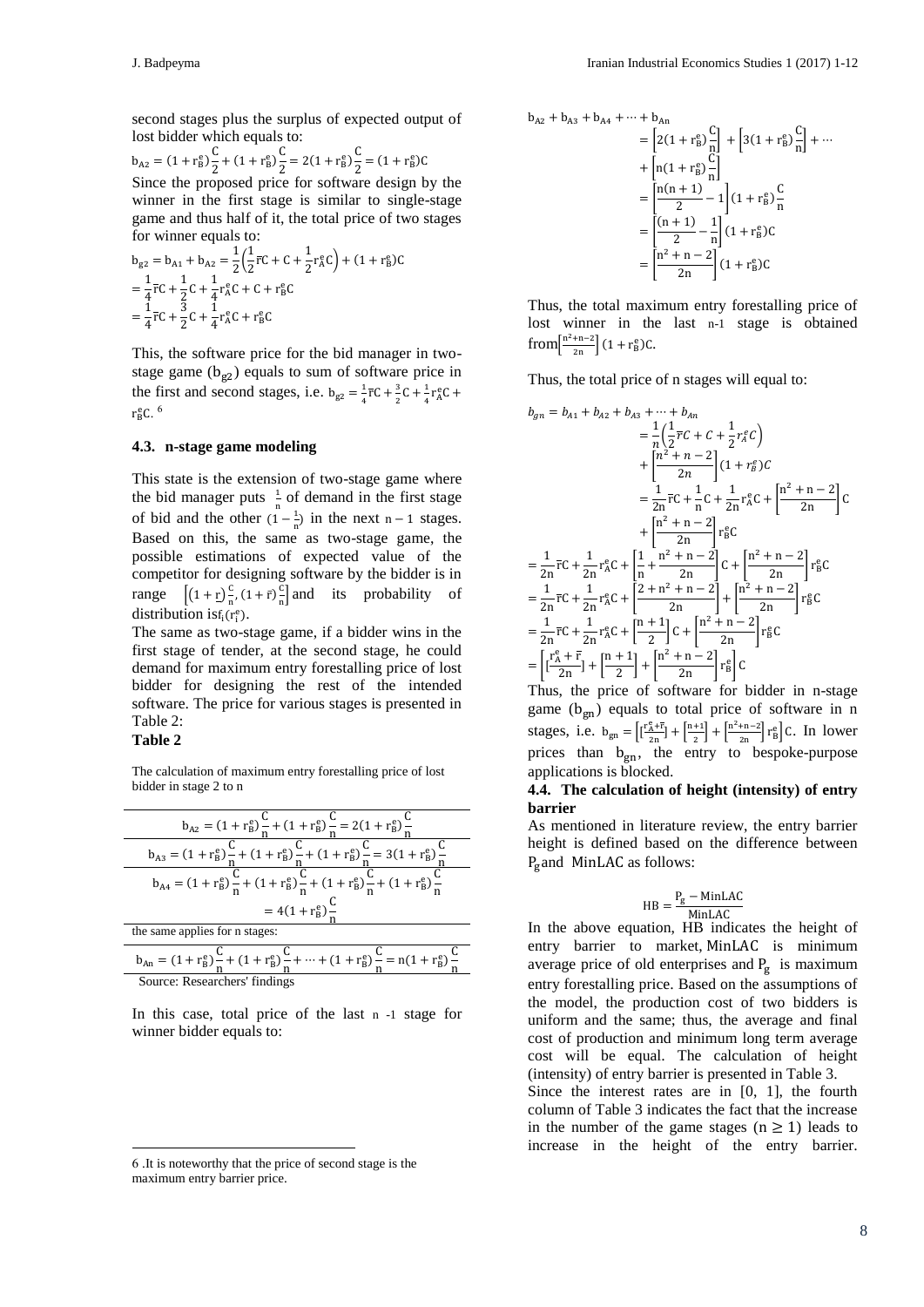#### **Table 3**

The calculation of height (intensity) of entry barrier

| Game                     | Price $(P_{\varphi})$                                                                                            | Minimu<br>m long<br>term<br>average<br>price<br>MinLAC | Height of entry<br>barrier (HB)                                |
|--------------------------|------------------------------------------------------------------------------------------------------------------|--------------------------------------------------------|----------------------------------------------------------------|
| Single<br>-stage<br>game | $\frac{1}{2} \overline{r}C + C + \frac{1}{2} r_A^e C$                                                            | C                                                      |                                                                |
| Two-<br>stage<br>game    | $rac{1}{4}$ rC + $rac{3}{2}$ C + $rac{1}{4}$ r <sub>A</sub> c<br>$+ r_B^eC$                                      | C                                                      | $\frac{1}{2} + \frac{1}{4}r_A^e$<br>$+ r_{\rm p}^{\rm e}$      |
| $n-$<br>stage<br>game    | $-\bar{r} + \frac{1}{2n}r_A^e$<br>2n<br>rn + 11<br>$^+$<br>$[n^2 + n - 2]$<br>$r_B^e$<br>$^+$<br>$\overline{2n}$ | C                                                      | $r_A^e$<br>$\overline{2n}$<br>$\,{}^+$<br>$\frac{n^2+n-2}{2n}$ |

Source: Findings of researchers

#### **4.5. Price analysis of bespoke-purpose application in different states 4.5.1. The comparison of related software price in single-stage and two-stage game**

The price of intended software in a single-stage and two-stage games is respectively  $b_{g1} = \frac{1}{2}$  $\frac{1}{2}$  rC + C +  $\frac{1}{2}$  $rac{1}{2}r_A^eC$ and  $b_{g2} = \frac{1}{4}$  $\frac{1}{4} \overline{r}C + \frac{3}{2}$  $\frac{3}{2}C + \frac{1}{4}$  $\frac{1}{4}$  r<sub>A</sub><sup>e</sup>C + r<sub>B</sub><sup>e</sup>C. If the price difference of two-stage and single-stage games is shown by  $T_{2-1}$ , the following equation will be obtained:

$$
T_{2-1} = b_{g2} - b_{g1} = b_{g2}
$$
  
=  $\frac{1}{4}\bar{r}C + \frac{3}{2}C + \frac{1}{4}r_A^eC + r_B^eC - \frac{1}{2}\bar{r}C - C$   
 $- \frac{1}{2}r_A^eC$   
=  $-\frac{1}{4}\bar{r}C - \frac{1}{4}r_A^eC + \frac{1}{2}C + r_B^eC = \left[-\frac{1}{4}\bar{r} - \frac{1}{4}r_A^e + \frac{1}{2} + r_B^e\right]C$ 

Since the interest rates are in [0, 1], the price difference of two-stage game and single-stage games is positive. Thus, the mentioned price difference indicates that if the bid manager demands for the bespoke-purpose application in two stages rather than in single stage, he will tolerate an extra cost of $\left[-\frac{1}{2}\right]$  $\frac{1}{4}r - \frac{1}{4}$  $\frac{1}{4}r_A^e + \frac{1}{2}$  $\frac{1}{2} + r_B^e$  C.

#### **4.5.2. The price comparison in a single-stage and n-stage game**

The price of the intended software in a single-stage and n-stage game has been estimated respectively as  $b_{g1} = \frac{1}{2}$  $\frac{1}{2}$  rC + C +  $\frac{1}{2}$  $\frac{1}{2}r_A^eC$  and  $b_{gn} = \left[\frac{1}{2}r_A^e\right]$  $rac{1}{2n}$   $\bar{r} + \frac{1}{2n}$  $\frac{1}{2n}$ r<sup>e</sup><sub>A</sub> +  $\frac{n+1}{2}$  $\frac{1}{2}$  +  $\int_{0}^{\frac{n^2+n-2}{n}}$  $\left[\frac{2n-2}{2n}\right]$  r<sup>e</sup><sub>B</sub> C. If the price difference of a n-stage and single-stage games is shown by  $T_{n-1}$ , the following equation will be obtained:

1

$$
T_{n-1} = b_{gn} - b_{g1} = \frac{1}{2n} \overline{r}C + \frac{1}{2n} r_A^e C + \left[\frac{n+1}{2}\right] C
$$
  
+ 
$$
\left[\frac{n^2 + n - 2}{2n}\right] r_B^e C - \left(\frac{1}{2} \overline{r}C + C + \frac{1}{2} r_A^e C\right)
$$
  
= 
$$
\frac{1}{2n} \overline{r}C - \frac{1}{2} \overline{r}C + \frac{1}{2n} r_A^e C - \frac{1}{2} r_A^e C + \left[\frac{n+1}{2} - 1\right] C
$$
  
+ 
$$
\left[\frac{n^2 + n - 2}{2n}\right] r_B^e C
$$
  
= 
$$
[\frac{1}{2} (\frac{1}{n} - 1) \overline{r} + \frac{1}{2} (\frac{1}{n} - 1) r_A^e + \left[\frac{n-1}{2}\right] + \left[\frac{n^2 + n - 2}{2n}\right] r_B^e] C
$$

As in the previous section, since the interest rate is in [0, 1], the price difference of n-stage and singlestage games is positive. Thus, if n- bid manager demands for the bespoke-purpose application in two stages rather than in single stage, he will tolerate an extra cost of  $\left[\frac{1}{2}\right]$  $\frac{1}{2}$  $\left(\frac{1}{n}\right)$  $(\frac{1}{n}-1)\bar{r} + \frac{1}{2}$  $rac{1}{2}$  $\left(\frac{1}{n}\right)$  $\left(\frac{1}{n} - 1\right)$   $r_A^e + \left(\frac{n-1}{2}\right)$  $\frac{-1}{2}$  +  $\left[\frac{n^2+n-2}{2n}\right]$  $\frac{+n-2}{2n}$  r<sup>e</sup><sub>B</sub>]C.

#### **4.6. Calculation of model with hypothetical data**

Now consider software whose designing cost for bidder is 10,000,000,000 Rails, maximum output rate of the intended industry is 0.3 and the expected output of the winner bidder is 0.1 and the expected output of the lost bidder is 0.15. The price of intended software for bid manager for single stage to five-stage game has been calculated and presented in second column of Table 4. The price for bid manager is calculated and presented in columns three to six of the mentioned table for the states where the designing cost for bidder reaches 20 billion Rials, maximum output of the intended industry increases to 0.4, the expected output of the winner bidder to 0.14 and the expected output of the lost bidder to 0.2.

The second column of Table 4 shows that by increasing the number of the game stages, the software price significantly increases. For example, its price increases from twelve billion IRR in a single-stage game to sixty three billion and three hundred million IRR in the ten-stage game. The third column of the table indicates that the higher the designing cost of software is, the more its price increases by increase in the number of game stages. Increase in the expected output rate of the winner bidder and maximum output rate of the intended industry leads to increased price in tender and thus increased price of related software that is shown in columns four and five. The expected output rate of the lost bidder leads to increased price of the software in the next stages after tendering whose effect is presented in sixth column.

Now, the height of entry barrier is calculated in Table 5 with explained hypothetical data. In the

<sup>7</sup> .Note that in single-stage game, there is no entry barrier since any company has yet produced related software.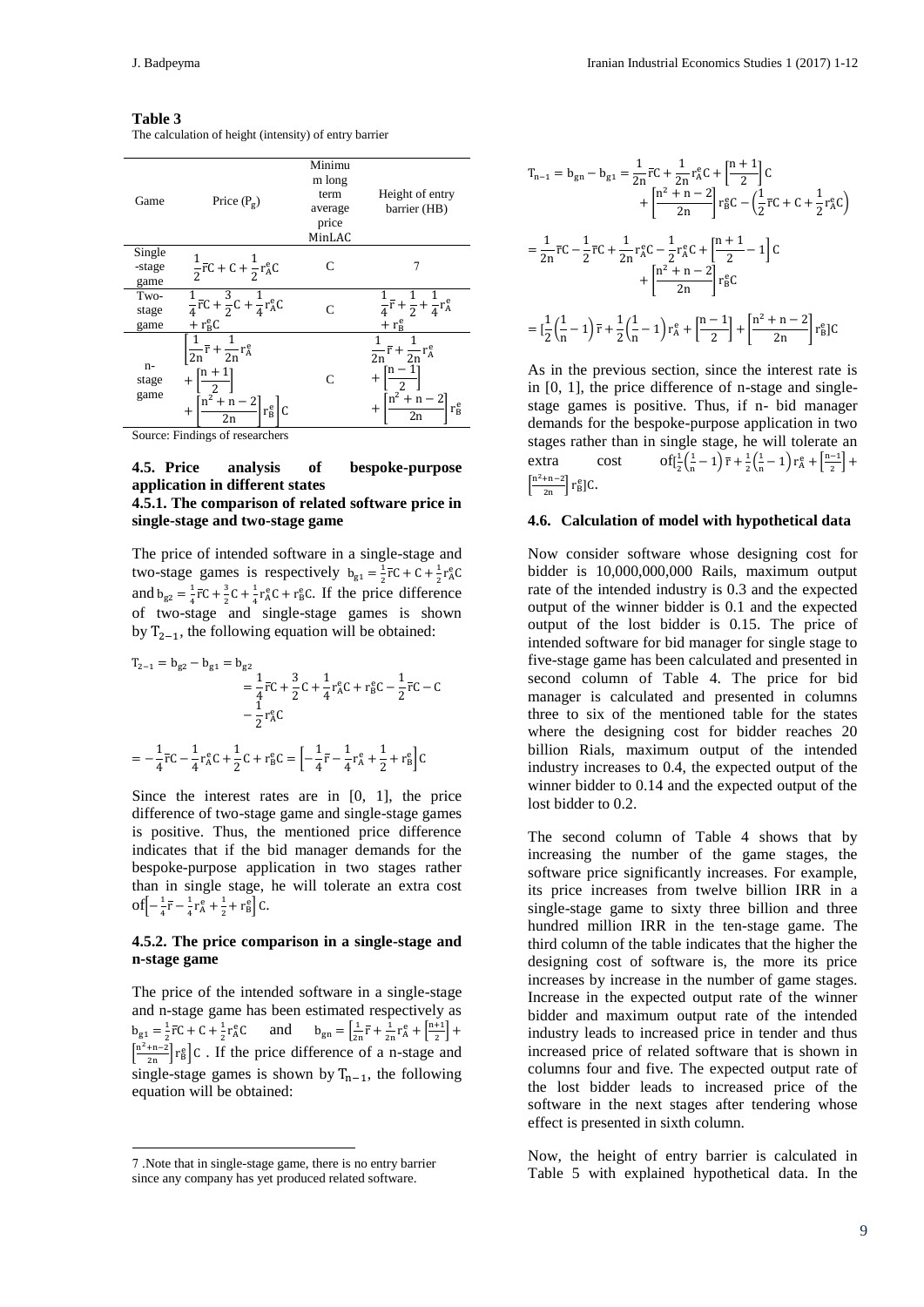following table,  $HB_i$  indicates the height of entry barrier in i<sup>th</sup> stage of i-stage game.

The second column of Table 5 shows that the increase in the number of game stages leads to increase in the height of entry barrier such that the height of entry barrier increases from 0.75 in singlestage game to 5.33 in a ten-stage game. Column three indicates that the higher average long-term cost (which is fixed in this model and equals to average and final cost) of designing intended software leads to increasing the height of entry barrier with increase  **Table 4**

#### in the stages of the game. Columns four to six also show that the height of entry barrier of the intended software will increase with increase in the real output of the intended industry, expected output rate of winner and loser bidder.

Extra imposed cost to bid manager has been calculated with intended hypothetical data and the results have been presented in Table 6.

|  |  | The purchase price of software for bid manager with hypothetical data (in terms of billion IRR) |  |  |  |  |  |
|--|--|-------------------------------------------------------------------------------------------------|--|--|--|--|--|
|  |  |                                                                                                 |  |  |  |  |  |

|                         |      |       |      | $c = 1000, \overline{r} = 73, r_a^e$ $c = 2000, \overline{r} = 73, r_a^e$ $c = 1000, \overline{r} = 74, r_a^e$ $c = 1000, \overline{r} = 73, r_a^e$ $c = 1000, \overline{r} = 73, r_a^e$<br>$r_R^e = 0/15$ $r_R^e = 0/15$ $r_R^e = 0/15$ $r_R^e = 0/15$ $r_R^e = 0/15$ $r_R^e = 0/15$ $r_R^e = 0/2$ |      |
|-------------------------|------|-------|------|-----------------------------------------------------------------------------------------------------------------------------------------------------------------------------------------------------------------------------------------------------------------------------------------------------|------|
|                         | 1200 | 2400  | 1250 | 1220                                                                                                                                                                                                                                                                                                | 1200 |
| $\frac{b_{g1}}{b_{g2}}$ | 1750 | 3500  | 1775 | 1760                                                                                                                                                                                                                                                                                                | 1800 |
|                         | 2317 | 4633  | 2333 | 2333                                                                                                                                                                                                                                                                                                | 2400 |
| $b_{g4}$                | 2887 | 5775  | 2900 | 2892                                                                                                                                                                                                                                                                                                | 3000 |
| $\rm b_{g5}$            | 3460 | 6920  | 3470 | 3464                                                                                                                                                                                                                                                                                                | 3600 |
|                         |      |       |      |                                                                                                                                                                                                                                                                                                     |      |
| $b_{g10}$               | 6330 | 12660 | 6335 | 6332                                                                                                                                                                                                                                                                                                | 6600 |

Source: Researchers' findings

#### **Table 5**

The calculation of height of entry barrier with hypothetical data

|                 | $c = 1000, \overline{r} = 3, r_A^e$<br>$=$ /1, $r_R^e = 0/15$ | $c = 2000, \overline{r} = 3, r_A^e$<br>$=$ /1, $r_R^e = 0/15$ | $c = 1000, \overline{r} = 4, r_A^e$<br>$=$ /1, $r_R^e = 0/15$ | $c = 1000, \bar{r} = 73, r_{\Delta}^{e}$<br>$r_{\rm B}^{\rm e} = 0/15$ | $c = 1000, \overline{r} = 3, r_A^e$<br>$=$ /1, $r_R^e = 0/2$ |
|-----------------|---------------------------------------------------------------|---------------------------------------------------------------|---------------------------------------------------------------|------------------------------------------------------------------------|--------------------------------------------------------------|
| HB <sub>2</sub> | 0.75                                                          | 0.75                                                          | 0.775                                                         | 0.76                                                                   | 0.8                                                          |
| HB <sub>3</sub> | 1.32                                                          | 1.32                                                          | 1.33                                                          | 1.32                                                                   | 1.4                                                          |
| HB <sub>4</sub> | 1.89                                                          | 1.89                                                          | 1.9                                                           | 1.89                                                                   | $\mathcal{D}_{\mathcal{L}}$                                  |
| HB <sub>5</sub> | 2.46                                                          | 2.46                                                          | 2.47                                                          | 2.46                                                                   | 2.6                                                          |
|                 |                                                               |                                                               |                                                               |                                                                        |                                                              |
| $HB_{10}$       | 5.33                                                          | 5.33                                                          | 5.34                                                          | 5.332                                                                  | 5.6                                                          |

Source: Researchers' findings

#### **Table 6**

The extra imposed cost to bid manager with hypothetical data (billion IRR)

|            | $c = 1000$ , r<br>$\frac{1}{2}$ , r <sub>A</sub> $=$ /1, | $c = 2000$ , r<br>$=$ /3, r <sup>e</sup> <sub>A</sub> $=$ /1, | $c = 1000, \bar{r} = 4, r_{A}^{e}$<br>$=$ /1. | $c = 1000, \bar{r} = 3, r_{A}^{e}$<br>$=$ /14. | $c = 1000, \overline{r} = 73, r_A^e$<br>$r_{\rm B}^{\rm e} = 0/2$<br>$=$ /1. |
|------------|----------------------------------------------------------|---------------------------------------------------------------|-----------------------------------------------|------------------------------------------------|------------------------------------------------------------------------------|
|            | $r_{\rm B}^{\rm e} = 0/15$                               | $r_{\rm B}^{\rm e} = 0/15$                                    | $r_{\rm B}^{\rm e} = 0/15$                    | $r_{\rm B}^{\rm e} = 0/15$                     |                                                                              |
| $T_{2-1}$  | 550                                                      | 1100                                                          | 525                                           | 540                                            | 600                                                                          |
| $T_{3-1}$  | 1117                                                     | 2234                                                          | 1083                                          | 1103                                           | 1200                                                                         |
| $14 - 1$   | 1687                                                     | 3374                                                          | 1650                                          | 1672                                           | 1800                                                                         |
| $T_{5-1}$  | 2260                                                     | 4520                                                          | 2220                                          | 2244                                           | 2400                                                                         |
|            |                                                          |                                                               |                                               |                                                |                                                                              |
| $T_{10-1}$ | 5130                                                     | 10260                                                         | 5085                                          | 5112                                           | 5400                                                                         |

Source: Researchers findings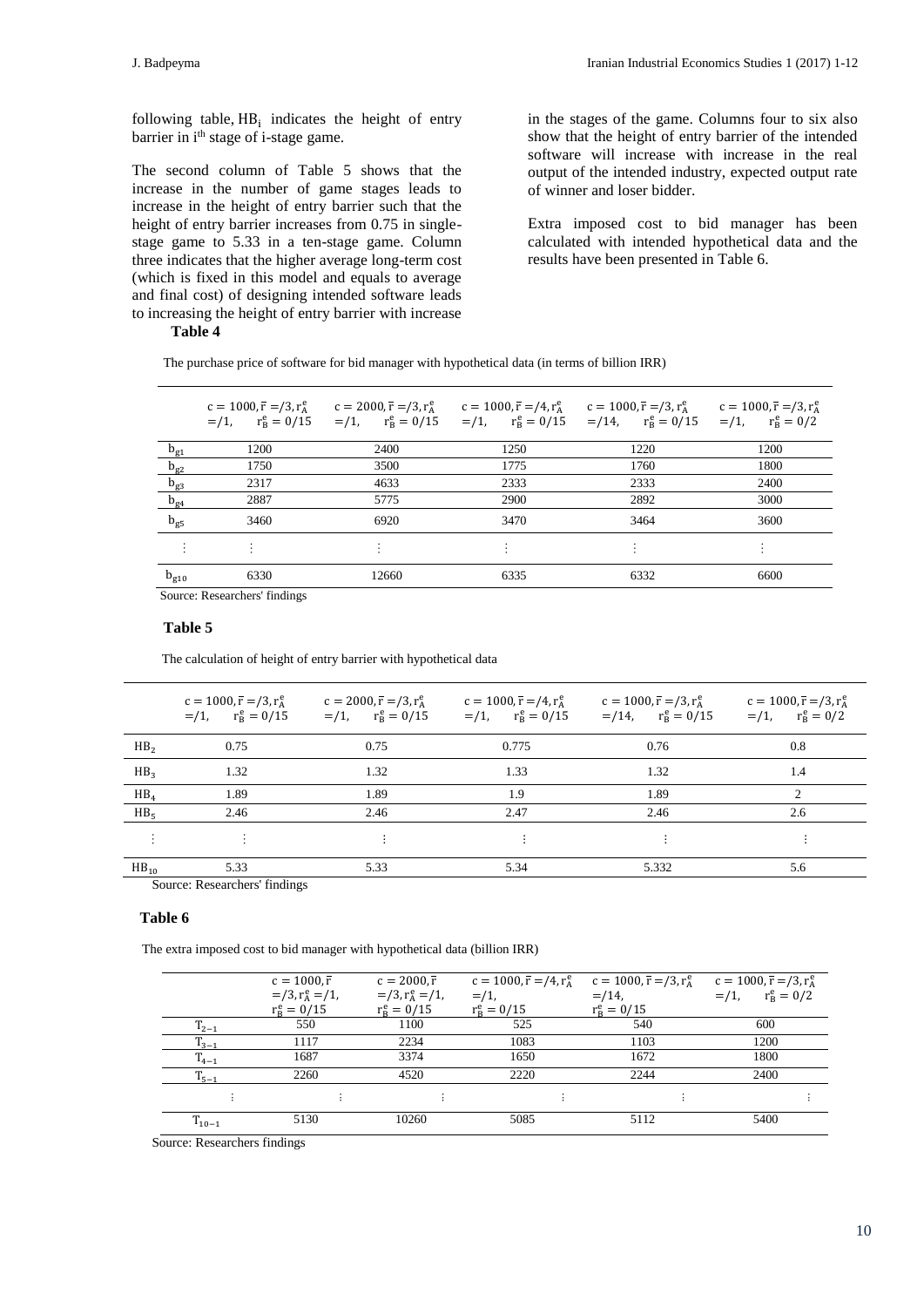J. Badpeyma Iranian Industrial Economics Studies 1 (2017) 1-12

The second column of Table 6 shows the extra cost exposed to bid manager due to increase in the number of software demand stages. The related cost considerably increases with increase in the number of the demand stages; for example, if the bid manager demands the software in two stages, he will incur extra cost of 5,500 billion IRR compared to singlestage state; while if he demands the same software in ten stages, he should incur extra cost of 51 billion and three hundred million Rials.

The third to sixth columns respectively indicate the increased extra imposed cost to bid manager due to the increase in the software design costs by bidder, increased maximum output rate of the intended industry and the expected output rate of the winner and loser bidders.

## References

.

- Abduli, Q. (2012). *Game theory and its applications (incomplete information, evolutionary and collaborative games).* Tehran: SAMT.
- Arrow, K. (1962). The Rate and Direction of Inventive Activity: Economic and Social Factors. In *Economic Welfare and the Allocation of Resources for Invention* (Vol. 14, pp. 609 - 26). New York: Princeton University Press.
- Bain, J. S. (1956). *Barriers to new competition: Their character and consequences in manufacturing industries.* Cambridge: Harvard University Press.
- Bass, F. M., Cattin, P., & Wittink, D. R. (1978, February). Firm Effects and Industry Effects in Analysis of Market Structure and Profitability. *Journal of Marketing Research, 15*(1), 3-10.
- Baumol, W. J., & Willig, R. D. (1981, Aug). Fixed Costs, Sunk Costs, Entry Barriers and Sustainability of Monopoly. *The Quarterly Journal of Economics, 96*(3), 405-31.
- Beatty, R. P., Reim, J. F., & Schap, R. F. (1985, Spring). The Effect of Barriers to Entry on Shareholder Interstate Wealth: Implications for Banking. *Journal of Bank Research, 16*, 8-15.

#### **5. Conclusion and recommendations**

In modeling section, it was shown that in case of purchasing bespoke-purpose application in more than one stage, the maximum entry forestalling price and thus its height (intensity) would increase by increasing the number of stages of purchasing software. In this case, the buyer would incur extra cost compared to purchase in one stage and the more this number of stages increases, the imposed cost also increases. In this regard, the organizations, offices and companies requiring such software are recommended to fully examine their software demand and then propose their request and demand to reduce their expenses. Moreover, any time they realize their remaining demand, they should demand it at once in order to avoid any further increase in the software price.

- Brozen, Y. (1971, Oct). Bain's Concentration and Rates of Return Revisted. *The Journal of Law & Economics, 14*(2), 351-369.
- Comanor, W. S., & Wilson, T. A. (1967, Nov). Advertising, Market Structure and Perform ance. *The Review of Economics and Statistics, 49*(4), 423-40.
- Demsetz, H. (1982, Mar). Barrier to Entry. *The American Economic Review, 72*(1), 47-57.
- Demsetz, H. (1982, Mar). Barrier to Entry. *The American Economic Review , 72*(1), 47-57.
- Eaton, B. C., & Lipsey, R. G. (1980, Autumn). Exit Barriers and Entry Barriers: The Durability of Capital as a Barrier to Entry. *The Bell Journal of Economics, 11*(2), 721-9.
- Harrigan, K. R. (1981, October). Barriers to Entry and Competitive Strategies. *Strategic Management Journal, 2*(4), 395-412.
- Henderson, B. D. (1984). The Application and Misapplication of the Experience Curve. *Journal of Business Strategy, 4*(3), 3-9.
- Hofer, C. W., & Schendel, D. (1978). *Strategy Formation: Analytical Concepts.* St. Paul, MN: West Publishing Company.
- KhodadadKashi, F. (2012). *Industrial economy (theory and application).* Tehran: SAMT.
- King, R. H., Arthur, A., & Thompson, J. R. (1982, September ). Entry and Market Share Success of New Brands in Concentrated